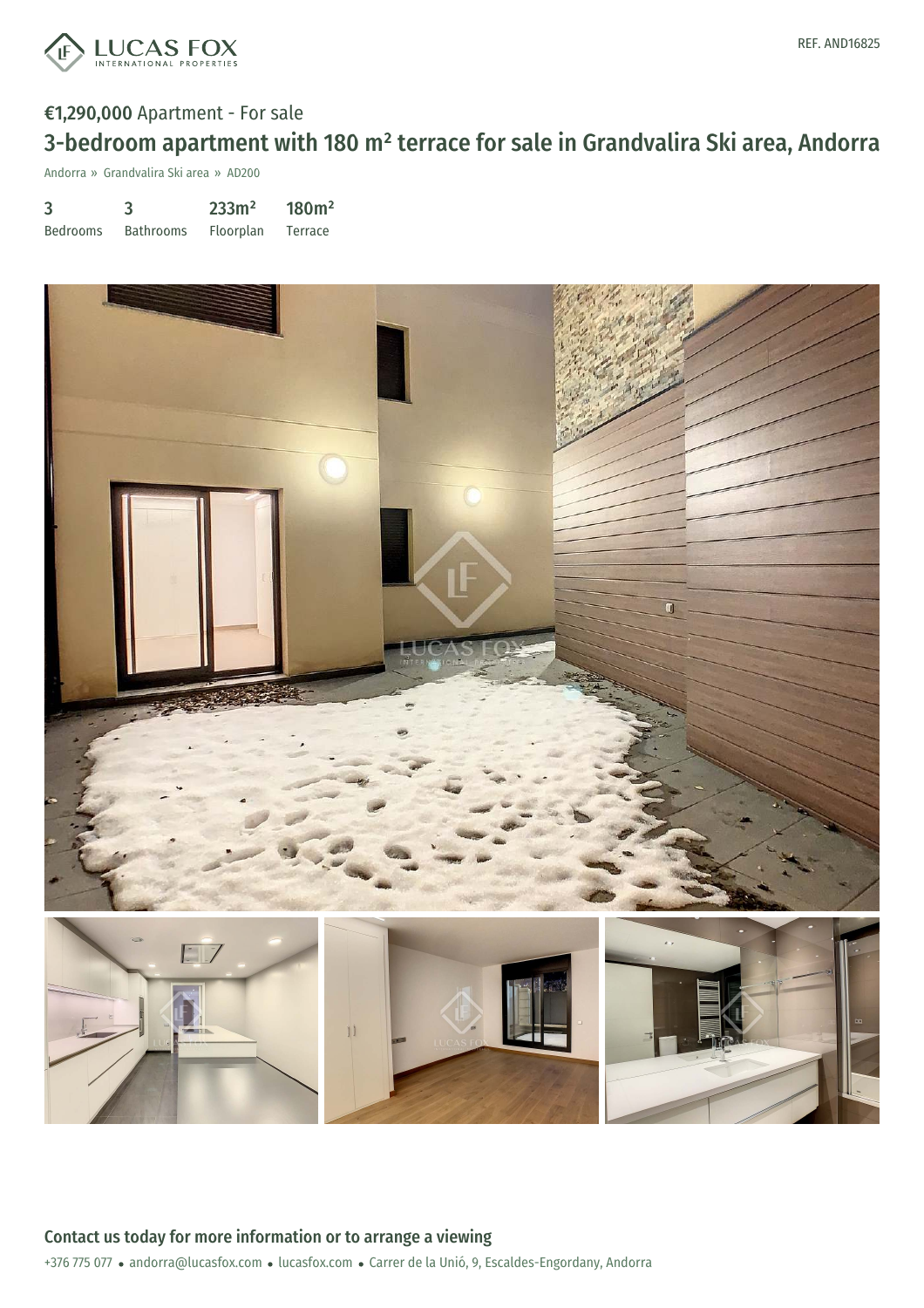

# €1,290,000 Apartment - For sale 3-bedroom apartment with 180 m² terrace for sale in Grandvalira Ski area, Andorra

Andorra » Grandvalira Ski area » AD200

| 3               | 3                | 233m <sup>2</sup> | 180m <sup>2</sup> |
|-----------------|------------------|-------------------|-------------------|
| <b>Bedrooms</b> | <b>Bathrooms</b> | Floorplan         | Terrace           |

#### OVERVIEW

# Great ground floor apartment with a 180 m² terrace for sale in Grandvalira.

This beautiful high-end ground floor apartment has a surface area of 204 m². It is located in a new building in the sunny area of Encamp, with only one property per floor, a concierge service and private access to the garage.

It has a spectacular 180 m² terrace with fantastic views, which is accessed from the spacious living-dining room and from the kitchen, which consists of an informal dining area, a breakfast bar and a laundry room. The house also houses a total of three bathrooms, two double bedrooms (one of them with an integrated bathroom) and a master suite with its own complete bathroom and dressing room.

The ground floor has high-quality finishes, including a home automation system, electric shutters, underfloor heating in the bathrooms, SieMatic kitchen with Gaggenau appliances, windows with Technal aluminium joinery and Climalit glass, interior accessories by Carré, parquet floors and grohe plumbing.

Likewise, the property offers the possibility of acquiring a box-type parking with capacity for four vehicles and a storage room in the same building for greater comfort.



[lucasfox.com/go/and16825](https://www.lucasfox.com/go/and16825)

Mountain views, Terrace, Concierge service, Private garage, Lift, Natural light, Wooden flooring, Parking, Air conditioning, Balcony, Built-in wardrobes, Domotic system, Double glazing, Equipped Kitchen, Exterior, Fireplace, Near international schools, Storage room, Transport nearby, Utility room, Walk-in wardrobe